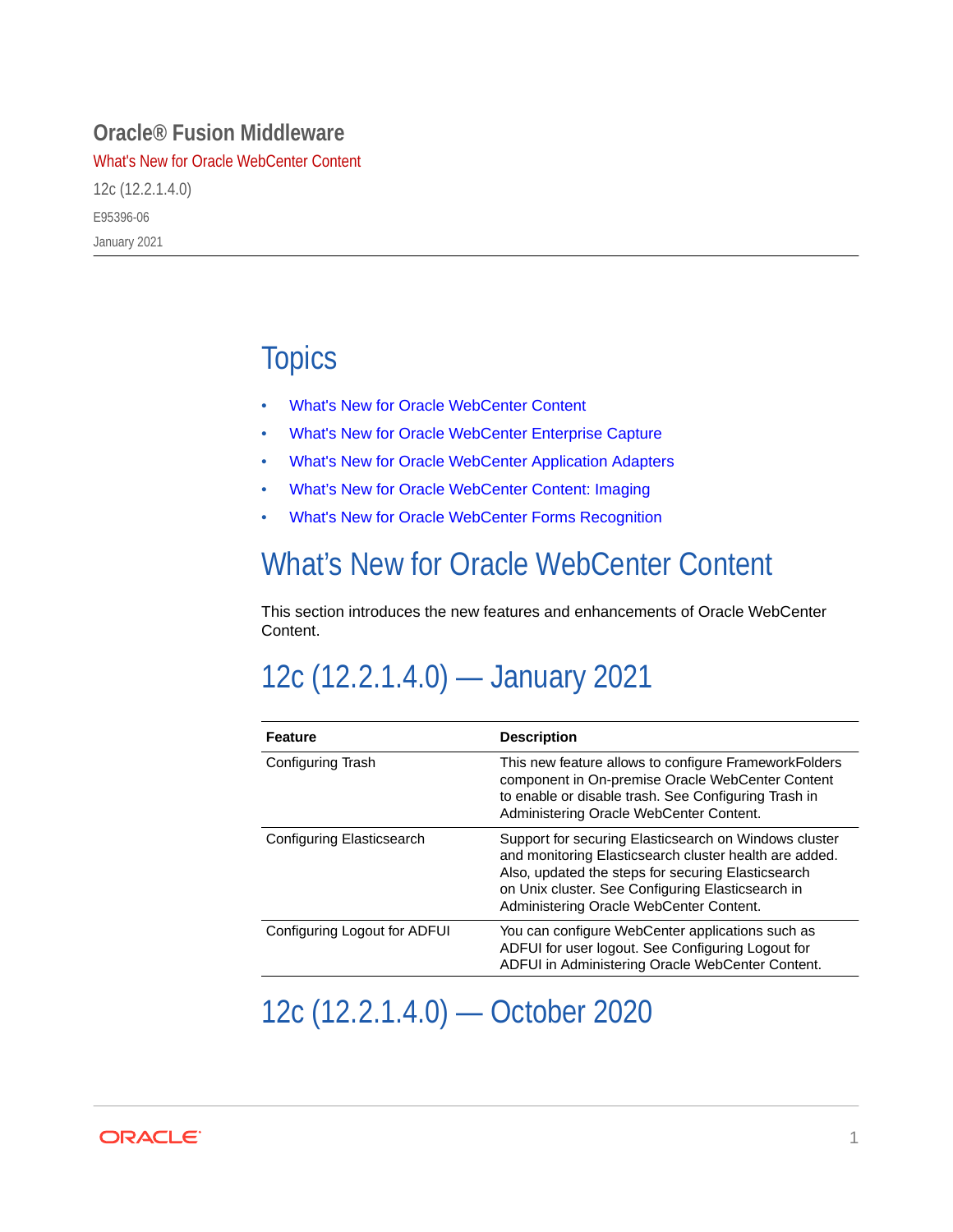| <b>Feature</b>                                   | <b>Description</b>                                                                                                                                                                                                                                                                                                                                                                                                                                                                                                         |
|--------------------------------------------------|----------------------------------------------------------------------------------------------------------------------------------------------------------------------------------------------------------------------------------------------------------------------------------------------------------------------------------------------------------------------------------------------------------------------------------------------------------------------------------------------------------------------------|
| Configuring Index Settings                       | This new feature allows to customize shards and<br>replica counts for each Elasticsearch index. As per<br>Elasticsearch design, each index in Elasticsearch would<br>be mapped to a security group in WebCenter Content.<br>See Configuring Index Settings in Administering Oracle<br>WebCenter Content.                                                                                                                                                                                                                   |
| The desktop admin app                            | You can manage these Content Server administration<br>applications using the desktop admin app:<br>Archiver, Configuration Manager, Content Categorizer<br>Administration, Data Engine Control Center, PDF<br>Watermark Administration, Repository Manager, User<br>Admin, Web Layout Editor, and Workflow Admin. You<br>can also run the admin app in a browser via the native<br>user interface. See Running Administration Applications<br>via the WCC Desktop App in Administering Oracle<br><b>WebCenter Content.</b> |
| Configuring WebCenter Content for<br>User Logout | You can configure WebCenter applications such as<br>WebCenter Content Server, Enterprise Capture, and<br>WebCenter Content: Imaging for user logout. See<br>Configuring WebCenter Content for User Logout in<br>Administering Oracle WebCenter Content.                                                                                                                                                                                                                                                                    |

# 12c (12.2.1.4.0) — July 2020

| <b>Feature</b>                                                                       | <b>Description</b>                                                                                                                                                                                                                                                                                                                                         |
|--------------------------------------------------------------------------------------|------------------------------------------------------------------------------------------------------------------------------------------------------------------------------------------------------------------------------------------------------------------------------------------------------------------------------------------------------------|
| <b>Configuring WebCenter Content</b><br>for Oracle Identity Cloud Services<br>(IDCS) | To configure SSO with IDCS for WebCenter applications<br>such as WebCenter Content Server, Enterprise<br>Capture (console and client), WebCenter Desktop<br>Client, WebCenter Imaging, and WebCenter Content<br>ADFUI, see Configuring WebCenter Content for Oracle<br>Identity Cloud Services (IDCS) in Administering Oracle<br><b>WebCenter Content.</b> |
| Configuring SAML 2.0 (IDCS)<br>SingleSign-On                                         | To configure SAML 2.0 SSO with IDCS for WebCenter<br>applications including:<br><b>WebCenter Content Server</b><br>WebCenter Desktop Client<br>Enterprise Capture (console and client)<br><b>WebCenter Content ADFUI</b><br>WebCenter Imaging<br>See Configuring SAML 2.0 (IDCS) Single Sign-On in<br>Administering Oracle WebCenter Content.              |
| Managing Elasticsearch                                                               | WebCenter Content communicates with Elasticsearch<br>through REST APIs provided by Elasticsearch.<br>WebCenter Content APIs/services exposed to users<br>remain the same. See Managing Elasticsearch in<br>Administering Oracle WebCenter Content.                                                                                                         |

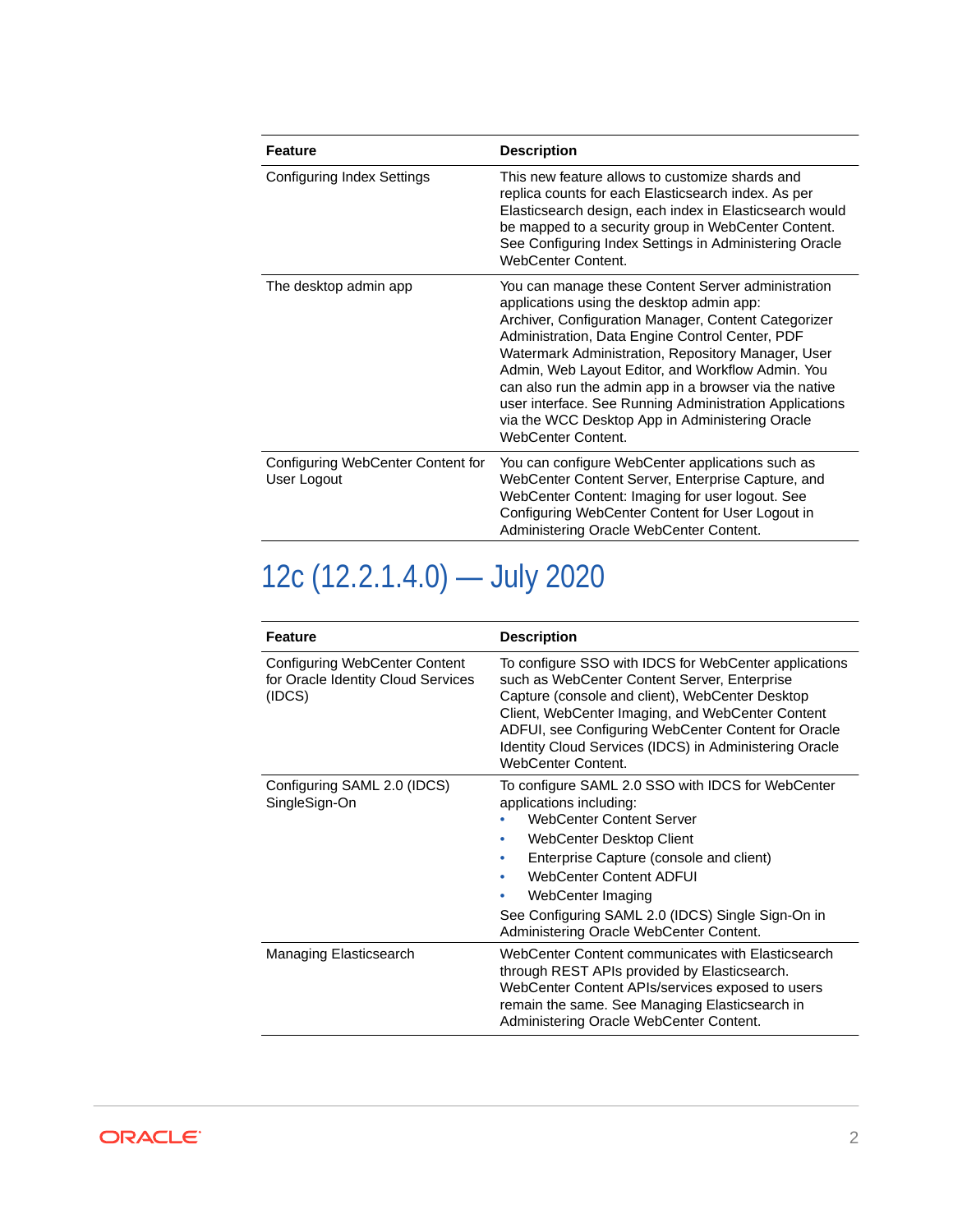| Feature                                                                               | <b>Description</b>                                                                                                                                                                                                                                                                                                                                                                           |
|---------------------------------------------------------------------------------------|----------------------------------------------------------------------------------------------------------------------------------------------------------------------------------------------------------------------------------------------------------------------------------------------------------------------------------------------------------------------------------------------|
| Searching with Elasticsearch                                                          | The APIs and user interfaces are mostly untouched in<br>Elasticsearch and rebuild time has reduced significantly.<br>Users will also experience an improved and near real-<br>time search response. See Searching with Elasticsearch<br>in Using Oracle WebCenter Content.                                                                                                                   |
| Supporting Office 365 and Office<br>2019 for Desktop client                           | The Desktop client software integrates Oracle<br>WebCenter Content into Microsoft Office applications.<br>See How does Desktop client integrate Oracle<br>WebCenter Content into Microsoft Office applications? in<br>Using Oracle WebCenter Content: Desktop.                                                                                                                               |
| <b>Migrating Oracle WebCenter</b><br><b>Content to Oracle Cloud</b><br>Infrastructure | Oracle provides a simple way to migrate most on-<br>premises WebCenter Content/Imaging deployments<br>to Oracle Cloud Infrastructure that doesn't require<br>significant re-architecture, re-integration or business<br>process changes. See About Migrating WebCenter<br>Content to Oracle Cloud Infrastructure in Migrating<br>Oracle WebCenter Content to Oracle Cloud<br>Infrastructure. |

# 12c (12.2.1.4.0) — September 2019

| Feature                       | <b>Description</b>                                                                                                                                                                                                                                                                                                                                                                                                                                   |
|-------------------------------|------------------------------------------------------------------------------------------------------------------------------------------------------------------------------------------------------------------------------------------------------------------------------------------------------------------------------------------------------------------------------------------------------------------------------------------------------|
| DISDefaultDocInfoTab property | This property enables you to configure the windows<br>explorer preview pane. If you set the value of this<br>property to IMAGE_DATA, the Windows Explorer preview<br>pane displays the document image data page. If<br>you set the value to RENDITION INFO, the Windows<br>Explorer preview pane displays the document rendition<br>information page. See Configuring Windows Explorer<br>Preview Pane in Administering Oracle WebCenter<br>Content. |
| <b>NativeOsUtils</b>          | The NativeOsUtils component is now built on Microsoft<br>Visual Studio 2013.                                                                                                                                                                                                                                                                                                                                                                         |
| UA                            | <b>Oracle WebCenter Content User Experience: This</b><br>٠<br>video captures the capabilities and features of<br>WebCenter Content User Interface<br>Oracle WebCenter Content Overview: This video<br>۰<br>provides an overview of Oracle WebCenter Content                                                                                                                                                                                          |

### 12c (12.2.1.3.0) — July 2018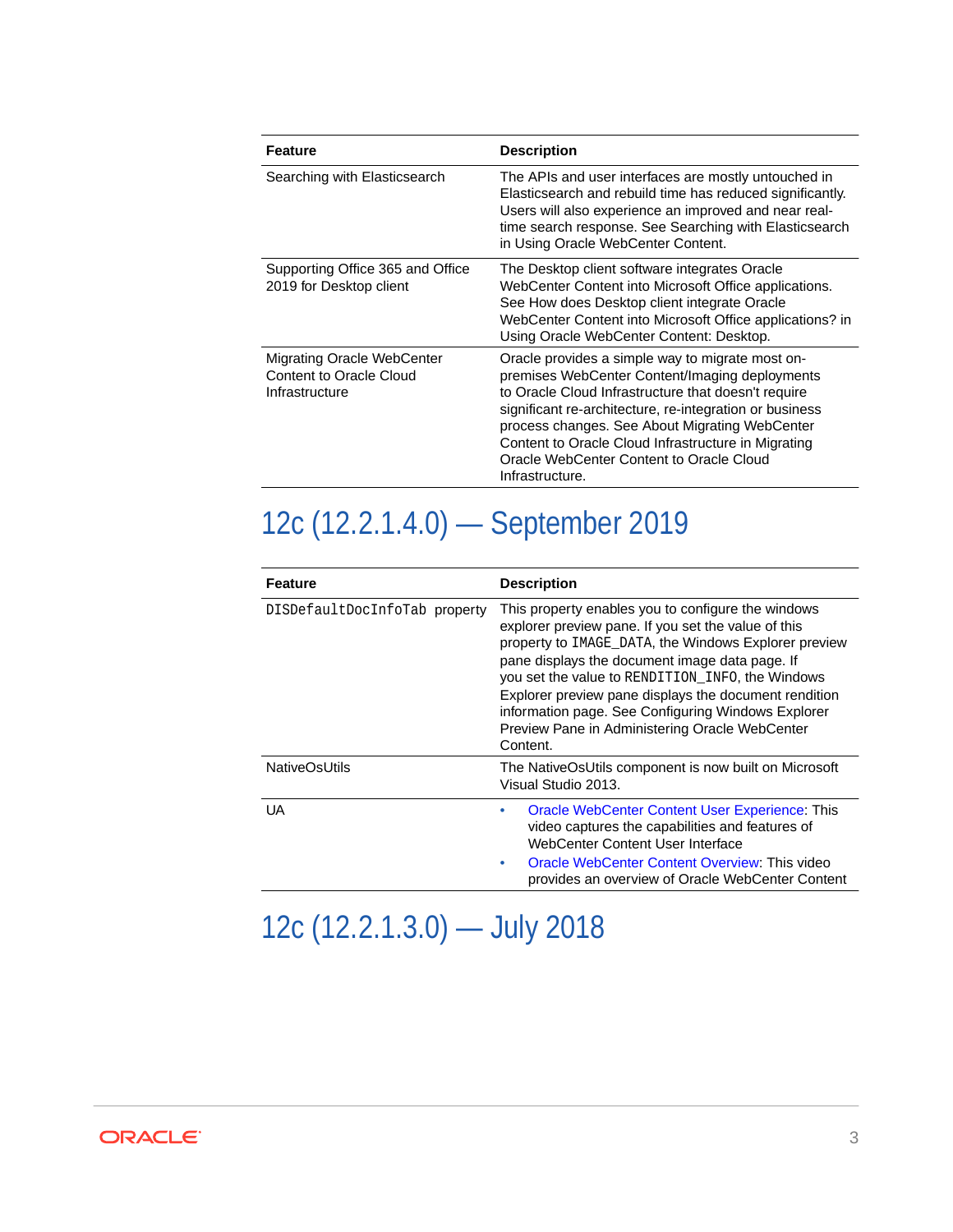| <b>Feature</b>           | <b>Description</b>                                                                                                                                                                                                                                                                                                                                                                                                                                                    |
|--------------------------|-----------------------------------------------------------------------------------------------------------------------------------------------------------------------------------------------------------------------------------------------------------------------------------------------------------------------------------------------------------------------------------------------------------------------------------------------------------------------|
| <b>Advanced Security</b> | Introduced OracleAdvancedSecurityConfig component<br>to handle the search-related QueryText<br>validation for Core (GET_SEARCH_RESULTS)<br>and FrameworkFolders (FLD_FOLDER_SEARCH)<br>components. The OracleAdvancedSecurityConfig<br>component is enabled by default. See Advanced Security<br>Options in Administering Oracle WebCenter Content.                                                                                                                   |
| AutoSuggestConfig        | The AutoSuggestConfig component is now configurable<br>and can be enabled or disabled from the Component<br>Manager page. See Enabling or Disabling a Component<br>Using the Component Manager in Administering Oracle<br><b>WebCenter Content.</b>                                                                                                                                                                                                                   |
|                          | <b>Note:</b> If the AutoSuggestConfig component is disabled,<br>the Auto Suggest feature of search fields in the<br>WebCenter Content UI is hidden. The <b>Search</b> field in the<br>side bar, folder picker, or library picker scenarios, such<br>as copy, move, create shortcut, create saved search,<br>and file document windows, is hidden. In addition, the<br><b>Banner Search Box</b> doesn't automatically prompt results<br>when a search term is entered. |

## 12c (12.2.1.3.0) — April 2018

| <b>Feature</b>             | <b>Description</b>                                                                                                                                                                                                                                                                                                                                                                                                                             |
|----------------------------|------------------------------------------------------------------------------------------------------------------------------------------------------------------------------------------------------------------------------------------------------------------------------------------------------------------------------------------------------------------------------------------------------------------------------------------------|
| SAML-based Single Sign-On  | Security Assertion Markup Language (SAML) enables<br>cross-platform user authentication between applications.<br>When users log in to the application that is configured<br>as a SAML source, they automatically gain access to<br>all the applications configured as SAML destinations<br>without having to log in to each application separately.<br>See Configuring SAML-Based Single Sign-On in<br>Administering Oracle WebCenter Content. |
| New configuration variable | Introduced a configuration variable LM_preferoitrendering<br>within the LinkManager component. If the value of this<br>configuration variable is set to TRUE, OIT (htmlexport)<br>uses the internal rendering engine to extract links from<br>the content.                                                                                                                                                                                     |

## 12c (12.2.1.3.0) — August 2017

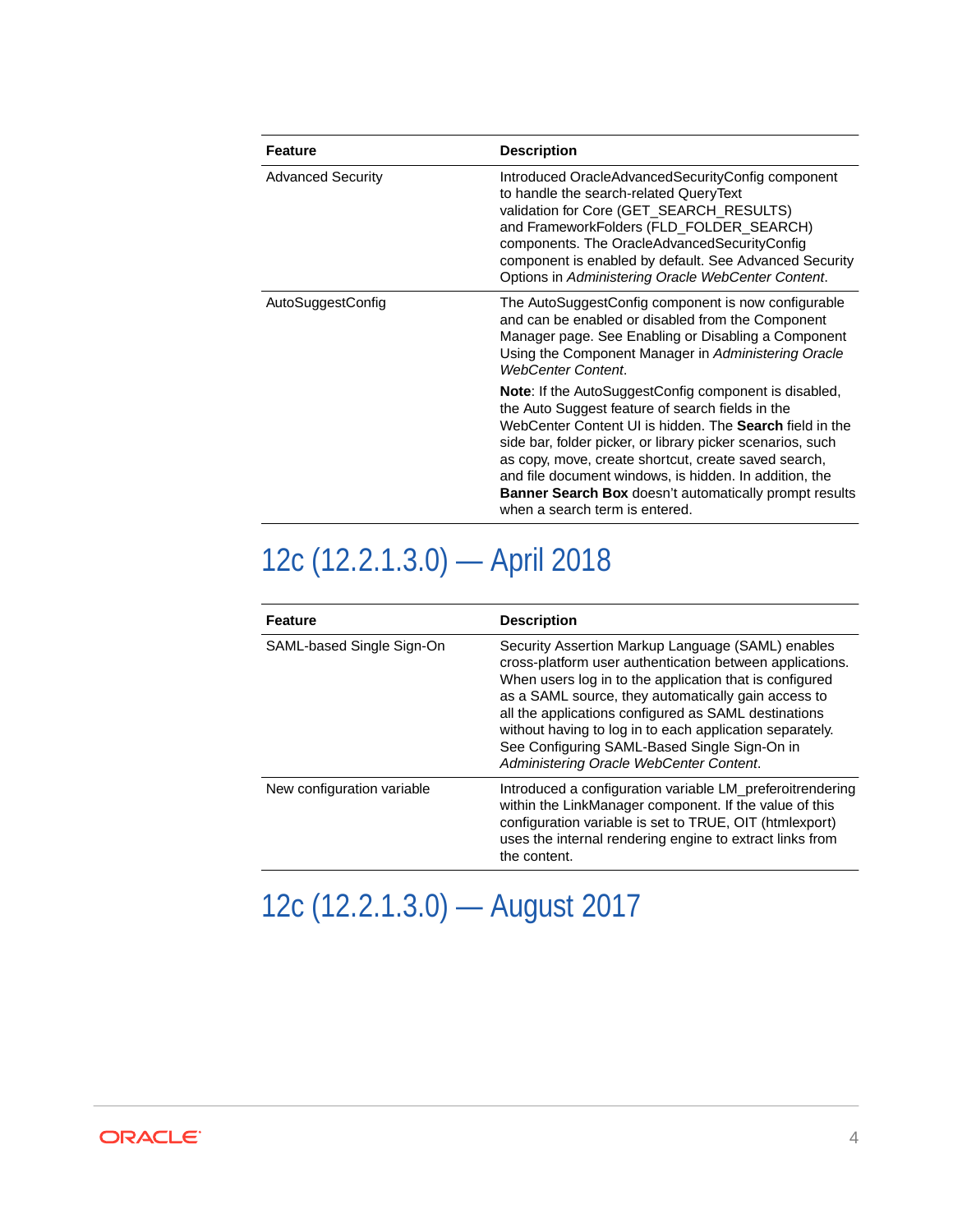<span id="page-4-0"></span>

| Feature                                          | <b>Description</b>                                                                                                                                                                                                            |
|--------------------------------------------------|-------------------------------------------------------------------------------------------------------------------------------------------------------------------------------------------------------------------------------|
| Universal Records Management<br>(URM) Upgrade    | With this upgrade, URM will no longer require a<br>dedicated server but instead URM components will be<br>consumed directly in the WebCenter Content server.                                                                  |
|                                                  | A new option is introduced that allows you to enable<br>full Records Management functionality on the Content<br>Server, including Physical and External sources. See<br>Configuring the Records Management in Content Server. |
| WebCenter Content User Interface:<br>Annotations | The way you modify annotations has changed. See How<br>do I modify annotations?                                                                                                                                               |
| <b>Other Miscellaneous Updates</b>               | Java-based administration applets have been moved<br>to Java Network Launch Protocol (JNLP).                                                                                                                                  |
|                                                  | Lift and shift of on-premise WebCenter Content to<br>۰<br>Java Cloud Service (JCS) to enable WebCenter<br>Portal's migration to cloud.                                                                                        |
|                                                  | Vertical Cluster support.                                                                                                                                                                                                     |

### 12c (12.2.1.2.0) — October 2016

There are no new features for 12c (12.2.1.2.0).

### 12c (12.2.1.1) — June 2016

| <b>Feature</b>                                        | <b>Description</b>                                                                                                                                                                                                                                                              |
|-------------------------------------------------------|---------------------------------------------------------------------------------------------------------------------------------------------------------------------------------------------------------------------------------------------------------------------------------|
| Trash                                                 | In the WebCenter Content UI, deleting items sends them<br>to the Trash folder instead of being permanently deleted.<br>See Deleting Libraries, Folders, and Documents.                                                                                                          |
| <b>Hybrid Enterprise Content</b><br>Management (HECM) | In the WebCenter Content UI, you can integrate Oracle<br>WebCenter Content with Oracle Content and Experience<br>to share, copy, and upload content to the cloud server<br>and maintain an easy access to content on the go. See<br>Working with Oracle Content and Experience. |
| Scan                                                  | The process of uploading documents through a scanner<br>has changed in this release. See Uploading Documents<br>from a Web Browser.                                                                                                                                             |
| <b>Upgrading Inbound Refinery</b>                     | You can upgrade older versions of the Inbound Refinery<br>(IBR) to the current release. Earlier, newer versions of<br>Inbound Refinery had to be installed instead of being<br>upgraded.                                                                                        |

### What's New for Oracle WebCenter Enterprise **Capture**

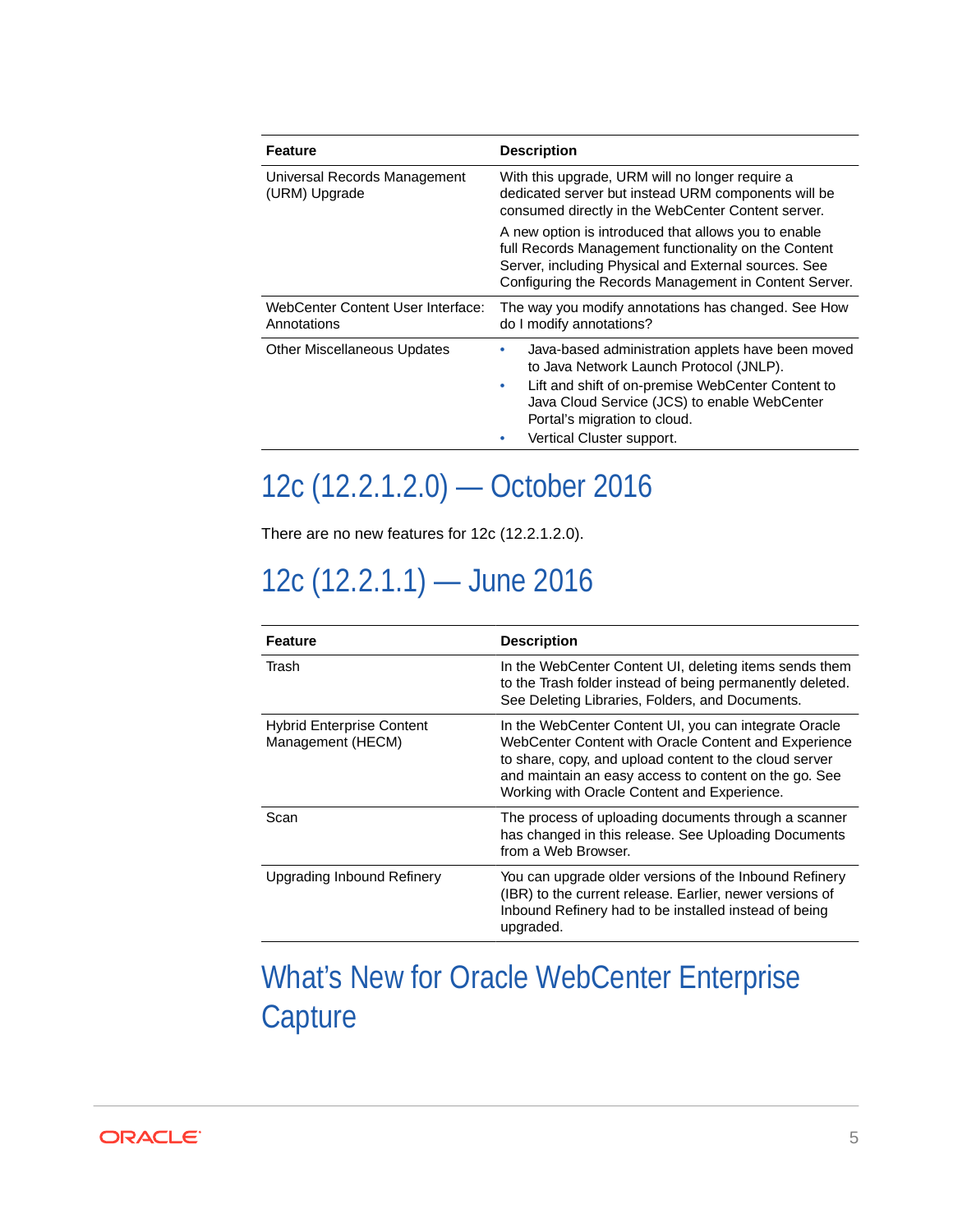<span id="page-5-0"></span>This section introduces the new features and enhancements of Oracle WebCenter Enterprise Capture.

See What's New for Oracle WebCenter Enterprise Capture in *Oracle WebCenter Enterprise Capture Release Notes*.

#### What's New for Oracle WebCenter Application Adapters

This section introduces the new features and enhancements of Oracle WebCenter Application Adapters.

#### 12c (12.2.1.3.0) — August 2017

| Feature                                                                                 | <b>Description</b>                                                                                                                                                                                                                                                                                                                                                                                                                                                                                                                                                |
|-----------------------------------------------------------------------------------------|-------------------------------------------------------------------------------------------------------------------------------------------------------------------------------------------------------------------------------------------------------------------------------------------------------------------------------------------------------------------------------------------------------------------------------------------------------------------------------------------------------------------------------------------------------------------|
| Availability of two different<br>web service implementations for<br>Managed Attachments | Oracle Universal Content Management (UCM) and<br>Application Extension Framework (AXF) provide the<br>following web service implementations for Managed<br>Attachments:<br>UCM web service implementation for Managed<br>Attachments. See Configuring Elements for<br>UCM Web Service Implementation of Managed<br>Attachments and Configuring Communication for<br>Managed Attachments Web Service.<br>AXF web service implementation for Managed<br>۰<br>Attachments. See Configuring Elements for<br>AXF Web Service Implementation of Managed<br>Attachments. |
| Use of coherence instead of Java<br>Object Cache (JOC)                                  | Oracle Imaging and Process Management (IPM) and<br>AXF uses coherence instead of JOC resulting in the<br>clustering behavior change. See Clustering for AXF in<br>Imaging Managed Servers.                                                                                                                                                                                                                                                                                                                                                                        |

#### 12c (12.2.1.2.0) — October 2016

There are no new features for 12c (12.2.1.2.0).

### 12c (12.2.1.1) — June 2016

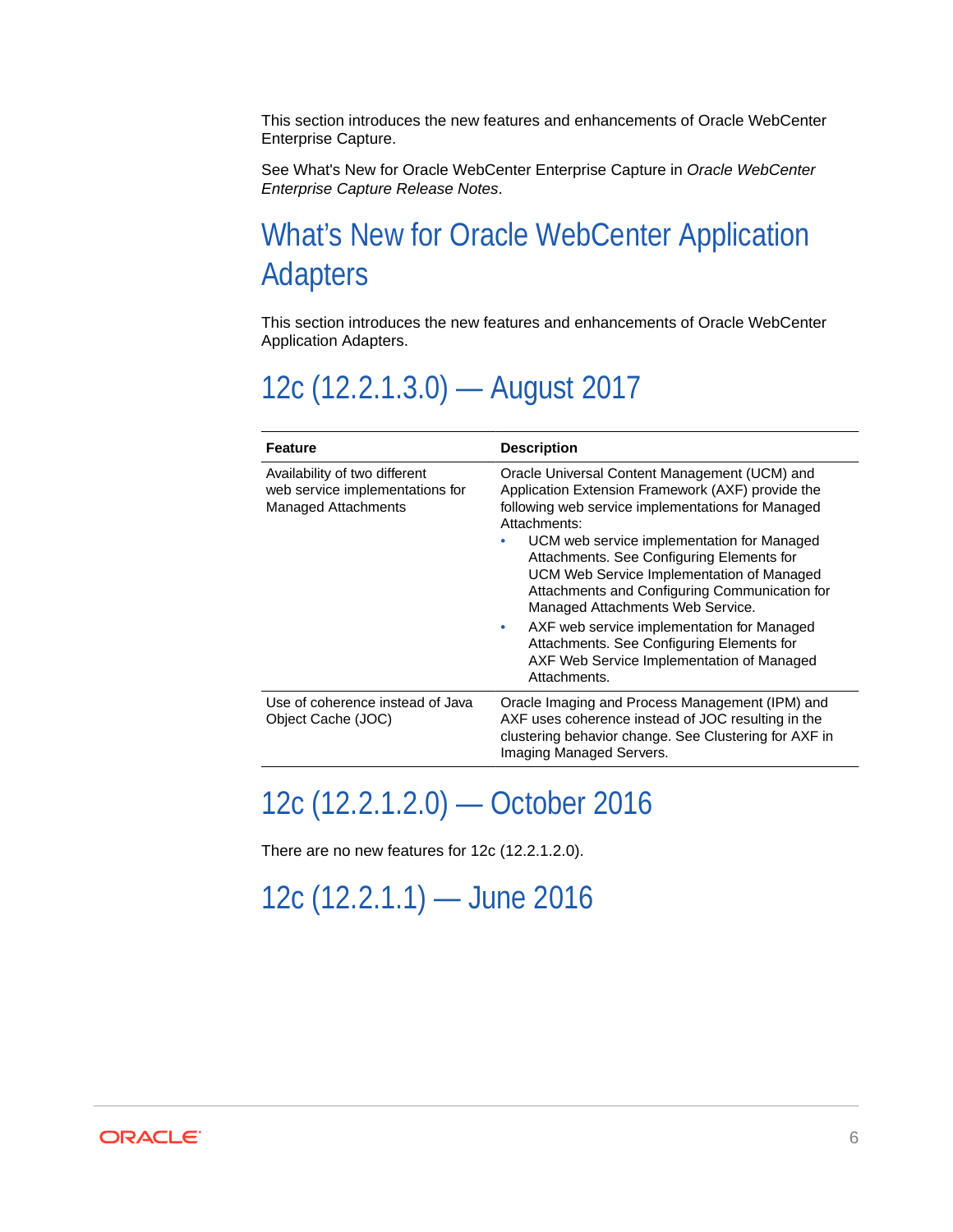<span id="page-6-0"></span>

| <b>Feature</b>                                                                              | <b>Description</b>                                                                                                                                                              |
|---------------------------------------------------------------------------------------------|---------------------------------------------------------------------------------------------------------------------------------------------------------------------------------|
| Content Server Web Services for<br><b>Managed Attachments</b>                               | Enables to remove Application Extension Framework<br>(AXF) dependency on Managed Attachments. It includes:                                                                      |
|                                                                                             | Setting up communication with 12c Content Server.<br>۰<br>See Configuring Communication with a 12c Server.                                                                      |
|                                                                                             | Configuring elements for Managed Attachments.<br>۰<br>See Configuring 12c Elements for Managed<br>Attachments.                                                                  |
| Customize Managed Attachments<br>settings based on the E-Business<br>Suite responsibilities | Ability to customize Managed Attachments settings<br>based on the E-Business Suite responsibilities. See<br>Customizing Settings Based on Users' Assigned<br>Responsibility ID. |

### What's New for Oracle WebCenter Content: Imaging

This section introduces the new features and enhancements of Oracle WebCenter Content: Imaging.

### 12c (12.2.1.4.0) — January 2021

| <b>Feature</b>        | <b>Description</b>                                                                                                                                                                                                                                                                                                                           |
|-----------------------|----------------------------------------------------------------------------------------------------------------------------------------------------------------------------------------------------------------------------------------------------------------------------------------------------------------------------------------------|
| <b>Unified Viewer</b> | The unified viewer is identical to the default viewer except<br>that it provides a single toolbar in which both basic and<br>advanced features are combined. Administrators must<br>set the ViewerAdfByDefault MBean attribute to true<br>in the MBean configuration to enable it for the users. The<br>unified viewer doesn't require Java. |
|                       | See Configuring MBean Attributes in Administering<br>Oracle WebCenter Content: Imaging and Viewing,<br>Annotating, and Retrieving Documents in Using Oracle<br>WebCenter Content: Imaging.                                                                                                                                                   |

### 12c (12.2.1.4.0) — September 2019

| <b>Feature</b> | <b>Description</b>                                                                                                                                                                                           |
|----------------|--------------------------------------------------------------------------------------------------------------------------------------------------------------------------------------------------------------|
| UA             | <b>Create Applications and Saved Searches in WebCenter</b><br>Content: Imaging: This OBE illustrates how to create an<br>Application and build a Saved Search by using Oracle<br>WebCenter Content: Imaging. |

#### 12c (12.2.1.3.0) — August 2017

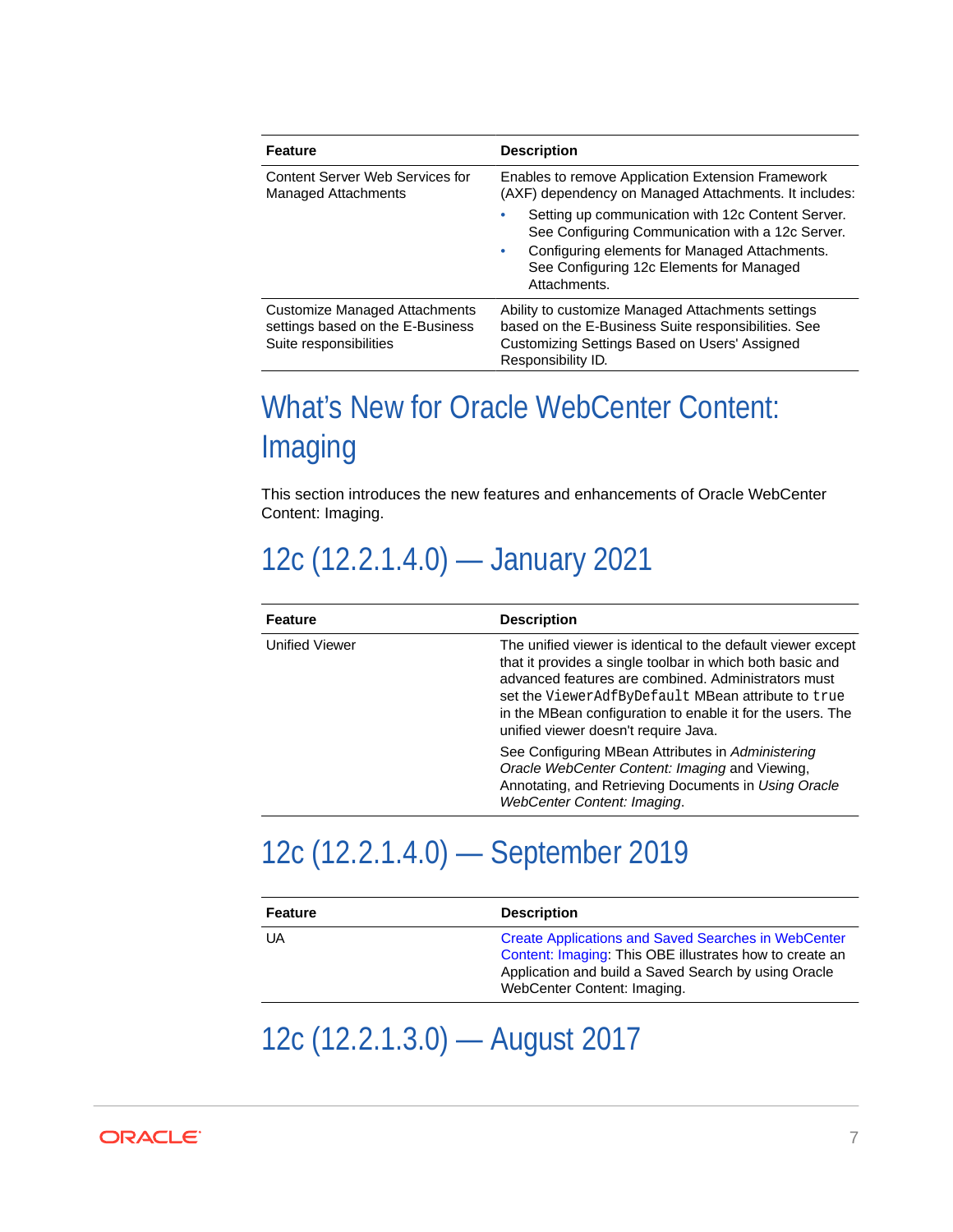<span id="page-7-0"></span>

| <b>Feature</b>            | <b>Description</b>                                                                                                                                                                          |
|---------------------------|---------------------------------------------------------------------------------------------------------------------------------------------------------------------------------------------|
| User Interface Upgrade    | Imaging has a new user interface (Alta skin). See User<br>Interface in Administering Oracle WebCenter Content:<br>Imaging and User Interface in Using Oracle WebCenter<br>Content: Imaging. |
| <b>Annotations Update</b> | Annotations and supporting content associated with a<br>document are treated as attachments.                                                                                                |
| Oracle Coherence          | Java Object Cache (JOC) has been replaced with Oracle<br>Coherence.                                                                                                                         |
| Imaging Managed Server    | The imaging managed server which was earlier<br>deprecated in 12.2.1 is now brought back in this release.                                                                                   |

#### Whats New for Oracle WebCenter Forms **Recognition**

This section introduces a few notable features and enhancements of Oracle WebCenter Forms Recognition.

See also [Oracle WebCenter Forms Recognition Release Notes](https://docs.oracle.com/en/middleware/webcenter/content/12.2.1.4/ofr-releasenotes/E95429_03.pdf)

### 12c (12.2.1.4.200714) — October 2020

| <b>Feature</b>                        | <b>Description</b>                                                                                                                                                                                  |
|---------------------------------------|-----------------------------------------------------------------------------------------------------------------------------------------------------------------------------------------------------|
| AP Project 2803                       | AP Project 2803 with latest features and bug fixes<br>has been released. See Oracle WebCenter Forms<br>Recognition AP Project 2803 Release Notes for complete<br>information.                       |
| <b>Solution Configuration Manager</b> | Solution Configuration Manager can manage<br>configurations of multiple AP Projects. See Oracle<br><b>WebCenter Forms Recognition Solution Configuration</b><br>Manager User Guide for information. |

12c (12.2.1.4.0) — September 2019

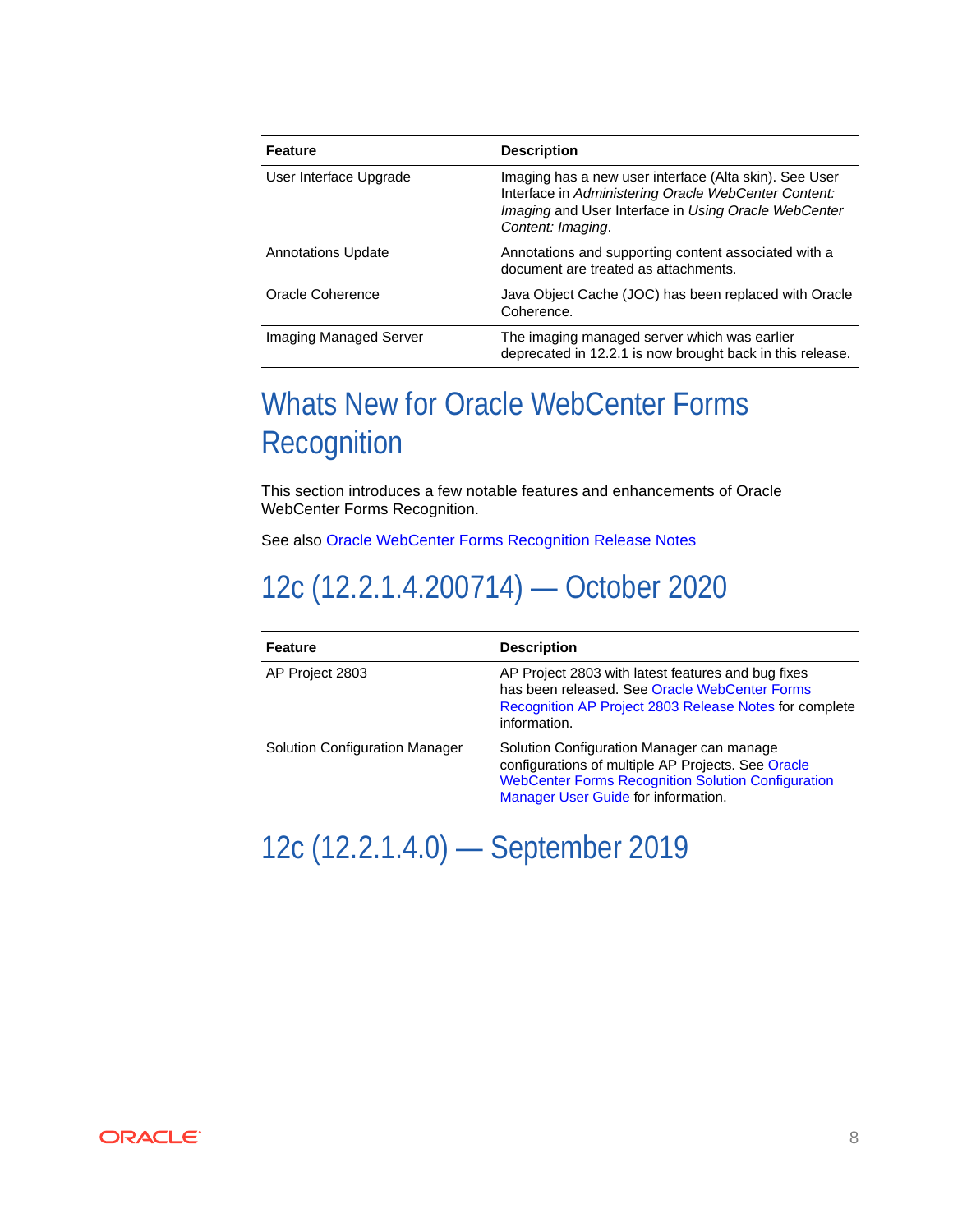| <b>Feature</b>          | <b>Description</b>                                                                                                                                                                                                                   |
|-------------------------|--------------------------------------------------------------------------------------------------------------------------------------------------------------------------------------------------------------------------------------|
| Platform                | WebCenter Forms Recognition now supports<br>۰<br>Windows Server 2016.                                                                                                                                                                |
|                         | WebCenter Forms Recognition now supports SQL<br>٠<br>Server 2016 SP1.                                                                                                                                                                |
|                         | WebCenter Forms Recognition now supports Oracle<br>۰<br>$12c$ R <sub>2</sub>                                                                                                                                                         |
|                         | WebCenter Forms Recognition now supports .NET<br>۰<br>Framework 4.6.                                                                                                                                                                 |
|                         | Discontinued support for SQL Server 2008 R2.<br>٠                                                                                                                                                                                    |
|                         | Discontinued support for SQL Server 2012 SP2.<br>۰                                                                                                                                                                                   |
| <b>Brainware API</b>    | WebCenter Forms Recognition now supports the new<br>Brainware RESTful API provides methods to upload and<br>manage external documents to be further processed by<br>Runtime Server.                                                  |
|                         | Refer to the WebCenter Forms Recognition Brainware<br>API Installation Guide for more information.                                                                                                                                   |
| <b>Runtime Server</b>   | The Runtime Service Properties dialog provides a<br>new option on the Import tab named ImportGroup.<br>This enables the user to specify an import group to<br>import documents from external batches created using<br>Brainware API. |
|                         | Refer to Processing of batches imported using Brainware<br>API in WebCenter Forms Recognition Runtime Server<br>Guide for more information.                                                                                          |
| <b>Document Filters</b> | WebCenter Forms Recognition now supports<br>۰<br>Document Filters 11.4.0.2822, which provides<br>several updates and enhancements.<br>Added the method TestString to the<br>٠                                                        |
|                         | SCBCdrFormatEngine class to enable calculation<br>of the distance of an arbitrary text against a Format<br>String expression.                                                                                                        |

# 12c (12.2.1.3.0) — July 2018

| <b>Feature</b>        | <b>Description</b>                                                                                                                                                                                                                         |
|-----------------------|--------------------------------------------------------------------------------------------------------------------------------------------------------------------------------------------------------------------------------------------|
| QualitySoft Engine    | QualitySoft engine now replaces Recognita<br>Barcode engine for barcode recognition of PDF<br>documents and images.                                                                                                                        |
| Platform enhancements | WebCenter Forms Recognition now supports:<br>Amazon FC2<br>Integration of Document Filters 11.4.0.2480, which<br>۰<br>provides several updates and enhancements<br>Windows 10<br>۰<br>Oracle 12c Database<br>۰<br>NET Framework 4.5.2<br>۰ |

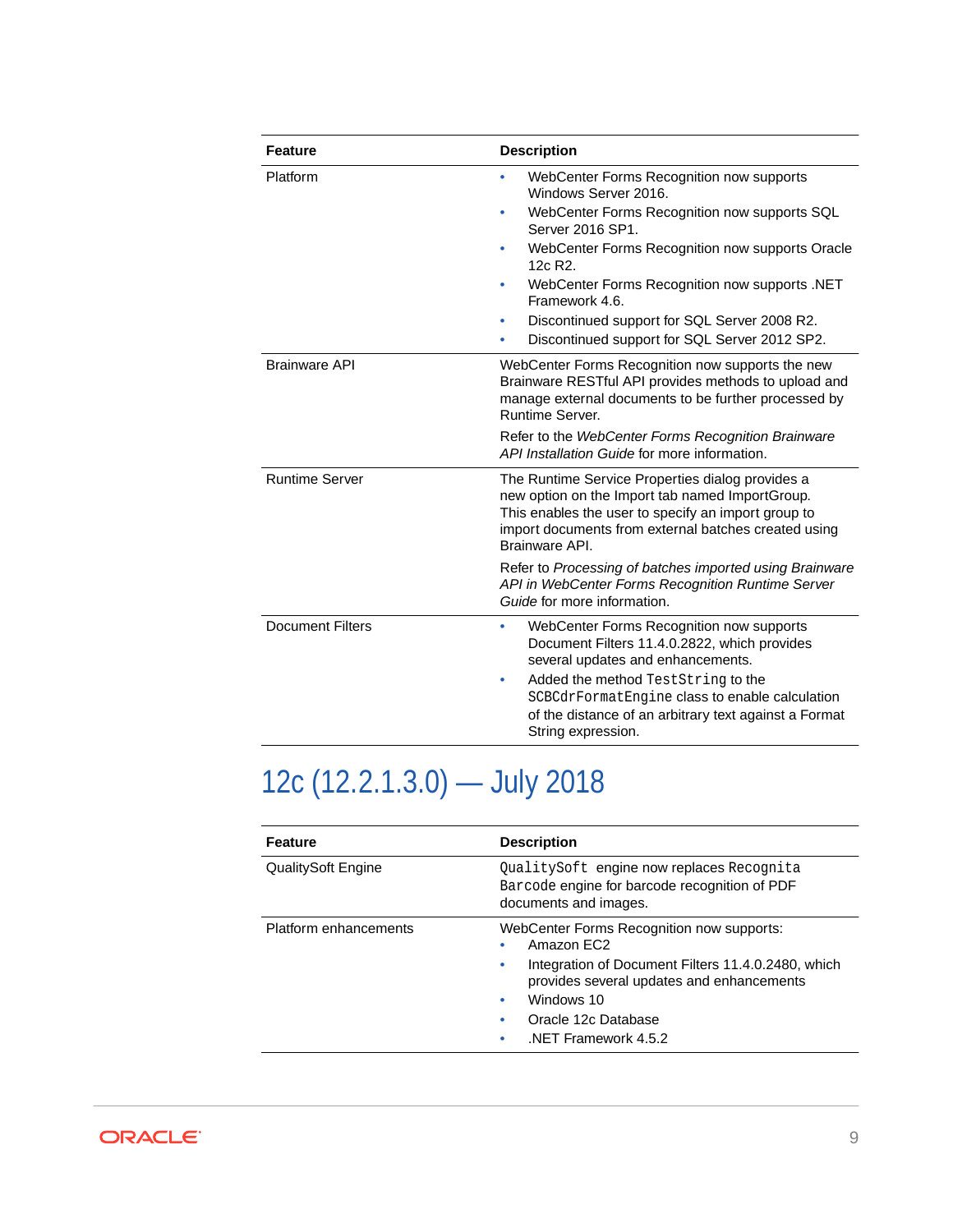| <b>Feature</b> | <b>Description</b>                                                                                                                                                                                        |
|----------------|-----------------------------------------------------------------------------------------------------------------------------------------------------------------------------------------------------------|
| Scripting      | The following methods and properties are introduced:<br>SetFieldFocus method: Used to update<br>HighlightField, HighlightColumn, and HiglightRow<br>settings                                              |
|                | Export ToXML method: Exports Workdoc data to an<br>XML file with a specific format                                                                                                                        |
|                | TestString method: Enables calculation of the<br>distance of an arbitrary text against a format string<br>expression                                                                                      |
|                | SkipDocumentReprocessingAfterMerging<br>named property: Improves performance when<br>merging large documents                                                                                              |
|                | DocumentBinarizationMode property: Improves<br>۰<br>OCR results for grayscale and colored images                                                                                                          |
|                | SrchFlag property: Enables the string construction<br>rule options Compare Case Sensitive and Keep<br><b>Spaces Between Connected Words</b>                                                               |
| Web Verifier   | Web Verifier now supports Google Chrome. It offers<br>improved security by using SECURE or HTTPONLY<br>attributes for all web cookies. Also, a few enhancements<br>around the red highlight box are made. |

#### Documentation Accessibility

For information about Oracle's commitment to accessibility, visit the Oracle Accessibility Program website at [http://www.oracle.com/pls/topic/lookup?](http://www.oracle.com/pls/topic/lookup?ctx=acc&id=docacc) [ctx=acc&id=docacc](http://www.oracle.com/pls/topic/lookup?ctx=acc&id=docacc).

#### Access to Oracle Support

Oracle customers that have purchased support have access to electronic support through My Oracle Support. For information, visit [http://www.oracle.com/pls/topic/](http://www.oracle.com/pls/topic/lookup?ctx=acc&id=info) [lookup?ctx=acc&id=info](http://www.oracle.com/pls/topic/lookup?ctx=acc&id=info) or visit<http://www.oracle.com/pls/topic/lookup?ctx=acc&id=trs> if you are hearing impaired.

Oracle® Fusion Middleware What's New for Oracle WebCenter Content, 12c (12.2.1.4.0) E95396-06

Copyright © 2016, 2021, Oracle and/or its affiliates. All rights reserved.

This software and related documentation are provided under a license agreement containing restrictions on use and disclosure and are protected by intellectual property laws. Except as expressly permitted in your license agreement or allowed by law, you may not use, copy, reproduce, translate, broadcast, modify, license, transmit, distribute, exhibit, perform, publish, or display any part, in any form, or by any means. Reverse engineering, disassembly, or decompilation of this software, unless required by law for interoperability, is prohibited.

The information contained herein is subject to change without notice and is not warranted to be error-free. If you find any errors, please report them to us in writing.

If this is software or related documentation that is delivered to the U.S. Government or anyone licensing it on behalf of the U.S. Government, then the following notice is applicable: